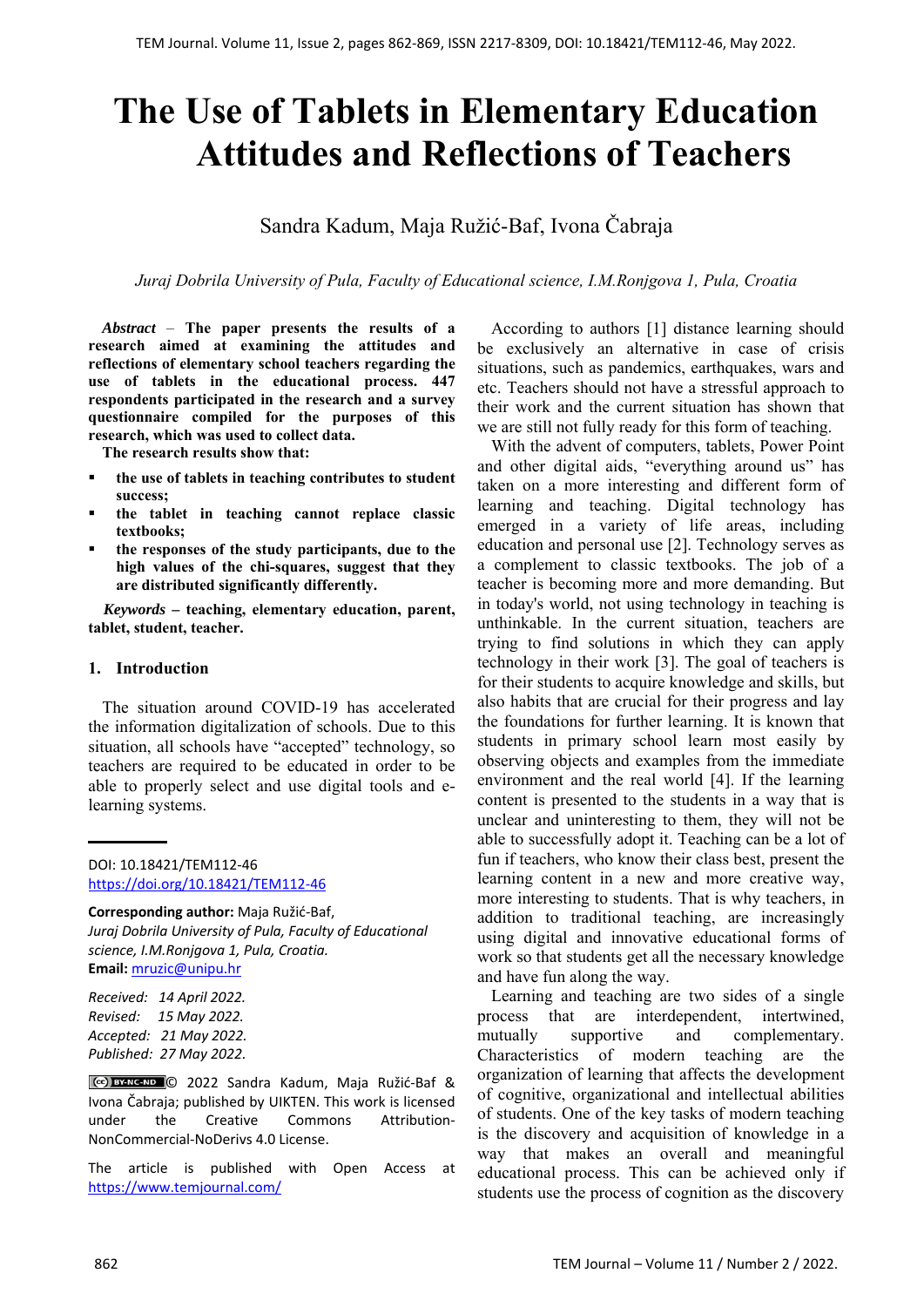and adoption of scientific and theoretical thinking that is necessary to connect knowledge into a complete system [5].

Thus, modern teaching is the introduction of students to the "connection of the world". According to authors [6], new approaches in the educational process i.e. in teaching, put students in the position of independent researchers using available sources of information. Therefore, the necessity of information and media literacy has emerged in support of new learning and teaching strategies. Students who manage their learning successfully choose and apply a variety of strategies in solving problem situations. They begin their learning with important assumptions about how they understand the environment or situation they are learning about, as well as knowledge that helps them share their experience. Quality teaching is one in which the conditions are created for the reorganization of the student's personal understanding of the content based on reflection. In such learning, the student uses certain data as examples for further analysis and proof of his opinions, where he connects, generalizes and conceptualizes his own knowledge in relation to the previous one [7].

We have to consider the fact that we live in time where one of the prerequisites is the digital literacy of the individual, which means [8] that a person has the ability to find, analyze, (re) evaluate, use and create content using technology and the Internet. Furthermore, digital literacy and digital communication include knowledge of hardware and software solutions and the development of skills that include collaboration and communication in the online environment [9].

Peria [10] points out that in its relationship with digital technology, school emphasizes the polarization between unconditional blind rejections and "dangerous" optimism in ICT's alleged ability to promote and automatically detect change by mere presence in classrooms. Such attitudes have not helped the school to take on its role as an educational institution and to manage and evaluate the encounter with technology that, with increasing pressure, has become part of the "didactic offer". "That is why it is important that we immediately start to pedagogically and methodically design materials which will be suitable for teaching and through which young people will learn for the future based on information and communication technologies [11]. New media, new information and communication technology, miniaturization of mobile devices, availability of information "in the moment", "all in one" devices are present in almost all generations [12].

Based on the views of authors [13], it can be concluded that information and communication technology can be applied anywhere and anytime, from different places, using different digital media, facilitate and improve the dynamics of teaching. They can facilitate the overall learning process and interaction between people.

We are in an era of great digital revolution that imposes more and more modern ways of learning and teaching, communication and business. In the process of education, elementary schools are increasingly using digital textbooks, which are a serious competition to the printed, traditional textbook. However, it should be borne in mind that everything that appears on the screen of a tablet or other digital medium is not always didactically adapted to students for independent learning. This places special emphasis on the teacher and his preparation for new, modern ways of teaching as well as roles in the teaching process [14].

Electronic or e-book is an electronic or digital equivalent of a printed book. The overall content of the printed book is technologically adaptable to easy transfer via CD, DVD or USB. It is also possible to transfer via an online platform where the desired content for learning and reading is downloaded [14]. Internet has become [11] a motivation for pupils and students because it has unlimited potential and thus satisfies all or to a large extent their natural curiosity and desire for knowledge.

With proper and controlled use, the Internet has proven to be an exceptional tool in the process of learning and teaching, but also in science.

In the process of upbringing and education, teachers use computer technology and other innovative educational aids to present teaching content in a more interesting and creative way. In reality, there are almost no teaching contents that could not be shown to students and processed using computers [17].

When we talk about learning and teaching, we have to certainly think of students and develop divergent thinking in them. Divergent thinking "is a combination of originality, flexibility and sensitivity of the spirit to ideas, where divergent thinking allows both teacher and student to rise above the usual and molded thoughts and actions and seek their own ways to solve problems [18]".

Also, when using technology, the teacher must be creative enough to create the conditions for students to think divergently and design creative attitudes.

## **2. Research Methodology**

 The aim of the research was to examine the attitudes and reflections of elementary school teachers regarding the use of tablets in the educational process.

The research was conducted during 2021. A measuring instrument compiled for the purposes of this research was used in the research. It consisted of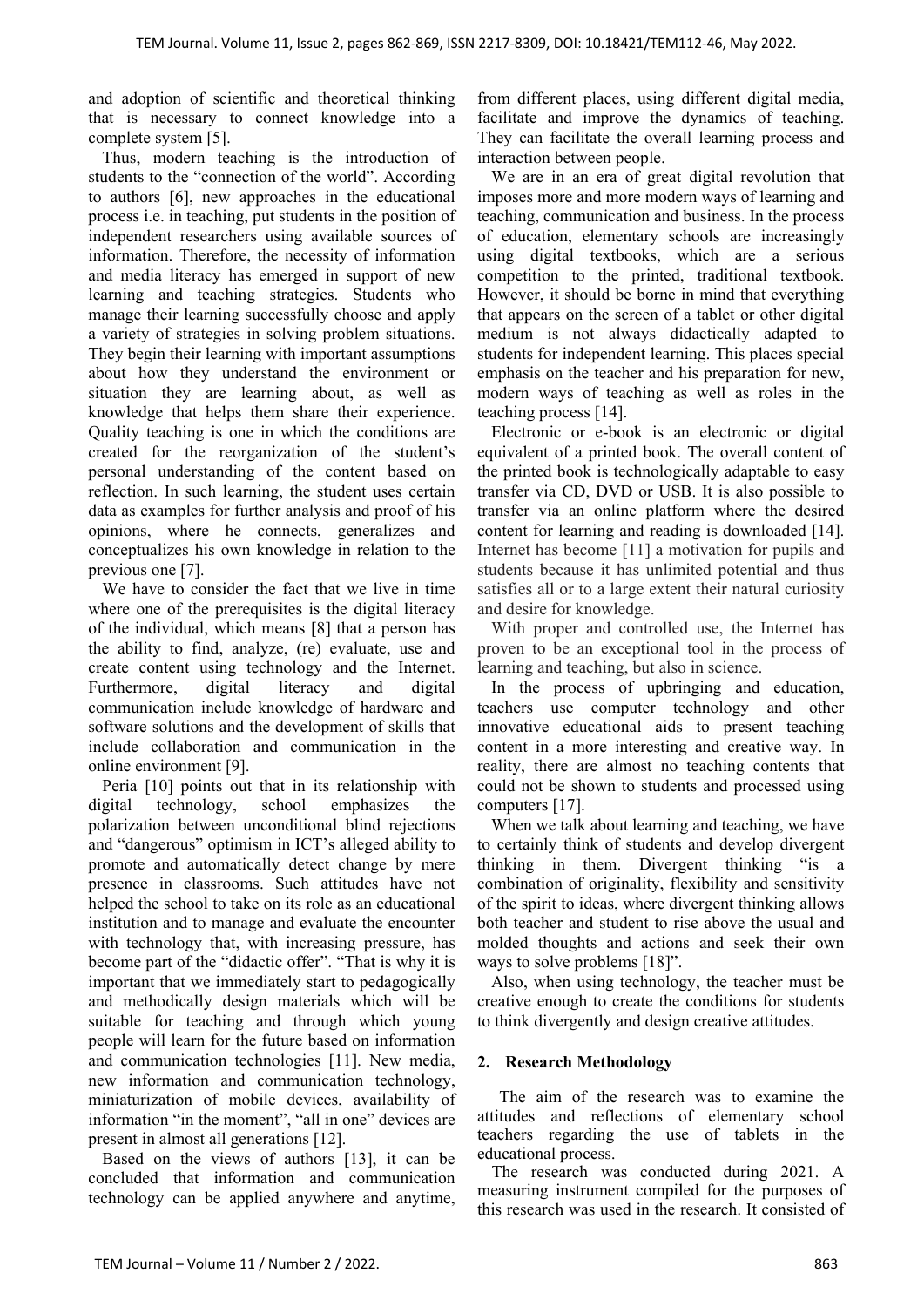two independent and nine dependent variables on which the research participants expressed their opinions. A Likert-type assessment scale was offered for each dependent variable.

The results obtained from the research were processed using IBM SPSS Statistics 21.

The research sample consisted of 447 elementary school teachers: 146 or 32.7% were upper grades teachers and 301 (67.3%) were classroom teachers. The characteristics of the sample with regard to years of work experience are shown in Table 1. It can be seen that most respondents are in the range of 13 to 26 years of work experience, almost one fifth, i.e. 24.8%; the least of them are in the interval of more than 33 years: 3.4%.

*Table 1. Characteristics of the sample with regard to years of work experience* 

|       |                            | Frequency | Percent | Valid<br>Percent | umulative<br>Percent |
|-------|----------------------------|-----------|---------|------------------|----------------------|
|       | less than 5<br>years       | 87        | 19.5    | 19.5             | 19.5                 |
|       | from $5$ to $12$<br>years  | 109       | 24.4    | 24.4             | 43.8                 |
|       | from $13$ to $19$<br>years | 111       | 24.8    | 24.8             | 68.7                 |
| Valid | from 20 to $26$<br>years   | 63        | 14.1    | 14.1             | 82.8                 |
|       | from $27$ to $33$<br>years | 62        | 13.9    | 13.9             | 96.6                 |
|       | more than 33<br>years      | 15        | 3.4     | 3.4              | 100.0                |
|       | Total                      | 447       | 100.0   | 100.0            |                      |

## *2.1.Research Results*

The use of tablets in the teaching process is a very interesting topic, so we approached it with special interest and expectations.

*Table 2. Children should not use the tablet as much in general as part of modern teaching technology* 

|                                                                                                        | Frequency | Percent | Valid<br>Percent | Cumulativ<br>Percent |  |  |
|--------------------------------------------------------------------------------------------------------|-----------|---------|------------------|----------------------|--|--|
| I don't agree at<br>all                                                                                | 29        | 6.5     | 6.5              | 6.5                  |  |  |
| I disagree                                                                                             | 30        | 6.7     | 6.7              | 13.2                 |  |  |
| $\begin{array}{c}\n\stackrel{\text{def}}{=} \text{I can't decide} \\ \geq \text{I agree}\n\end{array}$ | 141       | 31.5    | 31.5             | 44.7                 |  |  |
| I agree                                                                                                | 121       | 27.1    | 27.1             | 71.8                 |  |  |
| I totally agree                                                                                        | 126       | 28.2    | 28.2             | 100.0                |  |  |
| Total                                                                                                  | 447       | 100.0   | 100.0            |                      |  |  |
| $M = 3.64$ ; $SD = 1.149$                                                                              |           |         |                  |                      |  |  |
| $\chi^2$ = 136.210 <sup>a</sup> ; <i>df</i> = 4; <i>Asymp. Sig.</i> = .000.                            |           |         |                  |                      |  |  |
| a. 0 cells $(0.0\%)$ have expected frequencies less than 5.                                            |           |         |                  |                      |  |  |
| The minimum expected cell frequency is 89.4.                                                           |           |         |                  |                      |  |  |

 The first item we gave to the participants of the research to express their opinion on was: *Children should not use the tablet as much in general as part of modern teaching technology*. The results of the respondents' answers are shown in Table 2.

Table 2 shows that almost one third of the respondents, 31.5% of them, *could not decide* on the set item; 28.2% of respondents *fully agree* with the particle, while 13.2% *fully disagree* with the item (6.5%) or *disagree* (6.7%).

The arithmetic mean is 3.64, while the standard deviation is 1.149. The size of the obtained chisquare  $(\chi^2 = 136.210, df = 4$  and Sig. = .000) indicates that the answers of the research participants were significantly differently distributed.

| Table 3. It is good to know how to use a tablet in the |  |
|--------------------------------------------------------|--|
| teaching process                                       |  |

|                                                                 |                                                  | Frequency | Percent   | Valid<br>Percent | Cumulati<br>Percent |  |  |
|-----------------------------------------------------------------|--------------------------------------------------|-----------|-----------|------------------|---------------------|--|--|
|                                                                 | I disagree                                       | 3         | $\cdot$ 7 | .7               | .7                  |  |  |
|                                                                 | I can't decide                                   | 34        | 7.6       | 7.6              | 8.3                 |  |  |
| Valid                                                           | I agree                                          | 122       |           | 27.3 27.3        | 35.6                |  |  |
|                                                                 | I totally agree                                  | 288       | 64.4      | 64.4             | 100.0               |  |  |
|                                                                 | Total                                            | 447       | 100.0     | 100.0            |                     |  |  |
| $M = 4.55$ ; $SD = .664$                                        |                                                  |           |           |                  |                     |  |  |
| $\chi^2$ = 438.843 <sup>a</sup> ; $df$ = 3; Asymp. Sig. = .000. |                                                  |           |           |                  |                     |  |  |
| $\ $ a. 0 cells (0.0%) have expected frequencies less than 5.   |                                                  |           |           |                  |                     |  |  |
|                                                                 | The minimum expected cell frequency is $111.8$ . |           |           |                  |                     |  |  |

*It is good to know how to use a tablet in the teaching process* was the next item on which the research participants expressed their opinion. The results are shown in Table 3. It can be noticed that none of the respondents opted for the option *I fully disagree*, while only .7% of them stated that they *do not agree* with the set item. The vast majority of research participants, 91.7%, *agree* with the set item (27.3%) or *fully agree* (64.4%). This distribution of responses results in a very high arithmetic mean (M  $= 4.55$ ), followed by a standard deviation of SD  $=$ .664. The high chi-square ( $\chi^2$  = 438,843) shows that the answers of the respondents are significantly differently distributed.

*Table 4. I consider myself computer literate* 

|       |                         | Frequency | Percent | Valid<br>Percent | <b>Cumulativ</b><br>Percent |
|-------|-------------------------|-----------|---------|------------------|-----------------------------|
|       | I don't agree at<br>all |           | 2.0     | 2.0              | 2.0                         |
| Valid | I disagree              | 76        | 17.0    | 17.0             | 19.0                        |
|       | I can't decide          | 208       | 46.5    | 46.5             | 65.5                        |
|       | I agree                 | 112       | 25.1    | 25.1             | 90.6                        |
|       | I totally agree         | 42        | 9.4     | 9.4              | 100.0                       |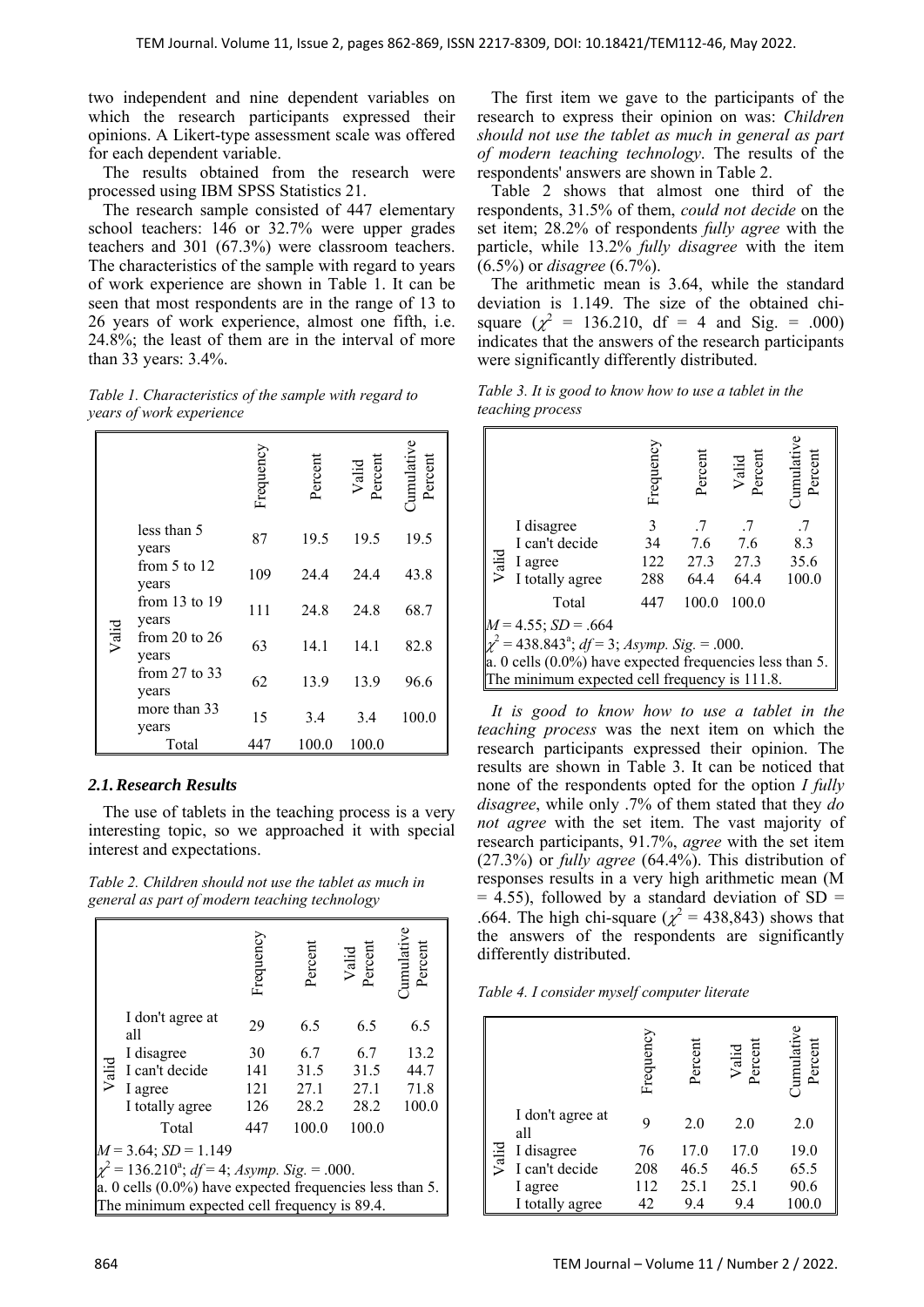| Total                                                                               |  | 447 100.0 100.0 |  |  |  |  |  |
|-------------------------------------------------------------------------------------|--|-----------------|--|--|--|--|--|
| $M = 3.23$ ; $SD = .909$                                                            |  |                 |  |  |  |  |  |
| $\chi^2$ = 262.497 <sup>a</sup> ; <i>df</i> = 4; <i>Asymp</i> . <i>Sig.</i> = .000. |  |                 |  |  |  |  |  |
| $\ $ a. 0 cells (0.0%) have expected frequencies less than 5.                       |  |                 |  |  |  |  |  |
| The minimum expected cell frequency is 89.4.                                        |  |                 |  |  |  |  |  |

Respondents' answers regarding the item *I consider myself computer literate* are shown in Table 4. It can be seen that almost half of the respondents (46.5%) *could not decide* on the set item. 19.0% of research participants *fully disagree* with the set item (2.0%), or *disagree* (17.0%), while 34.5% *agree* with the item (25.1%), or *fully agree* (9.4%). The chi-square is very high ( $\chi^2 = 262,497$ ), which means that the answers of the respondents are statistically significantly differently distributed. The arithmetic mean is  $M = 3.23$ , and the standard deviation is SD = .909.

The fourth item on which the respondents expressed their views and thoughts was: *I believe that the tablet can completely replace the classic textbooks*. The obtained data are shown in Table 5. As many as 86.4% of respondents believe that the tablet in teaching can completely replace the classic textbooks, while 13.0% could not decide on this item. Only .7% of them *disagree* with the set item. In this item, too, due to the high chi-square ( $\chi^2$  = 250,119), the answers of the respondents were statistically significantly differently distributed.

*Table 5. I believe that the tablet can completely replace the classic textbooks* 

|                                                               |                                                  | Frequency | Percent | Valid<br>Percent | umulati<br>Percent |  |  |
|---------------------------------------------------------------|--------------------------------------------------|-----------|---------|------------------|--------------------|--|--|
|                                                               | I disagree                                       | 3         | .7      | .7               | -7                 |  |  |
|                                                               | I can't decide                                   | 58        | 13.0    | 13.0             | 13.6               |  |  |
|                                                               | $\frac{12}{5}$ I agree                           | 197       | 44.1    | 44.1             | 57.7               |  |  |
|                                                               | I totally agree                                  | 189       | 42.3    | 42.3             | 100.0              |  |  |
|                                                               | Total                                            | 447       | 100.0   | 100.0            |                    |  |  |
| $M = 4.28$ ; $SD = .709$                                      |                                                  |           |         |                  |                    |  |  |
| $\chi^2$ = 250.119 <sup>a</sup> ; df = 3; Asymp. Sig. = .000. |                                                  |           |         |                  |                    |  |  |
| $\vert a. 0$ cells (0.0%) have expected frequencies less than |                                                  |           |         |                  |                    |  |  |
|                                                               | 5. The minimum expected cell frequency is 111.8. |           |         |                  |                    |  |  |

The next item on which the respondents expressed their views was related to: *I believe that children memorize contents better when they use a tablet while learning*. The obtained data are shown in Table 6.

*Table 6. I believe that children memorize contents better when they use a tablet while learning* 

|                                                                 |                                              | Frequency | Percent | Valid<br>Percent | Percent<br>mulatr |  |  |  |
|-----------------------------------------------------------------|----------------------------------------------|-----------|---------|------------------|-------------------|--|--|--|
|                                                                 | I don't agree at<br>all                      | 226       | 50.6    | 50.6             | 50.6              |  |  |  |
|                                                                 | I disagree                                   | 109       | 24.4    | 24.4             | 74.9              |  |  |  |
|                                                                 | $\frac{1}{\overline{6}}$ I can't decide      | 62        | 13.9    | 13.9             | 88.8              |  |  |  |
|                                                                 | I agree                                      | 30        | 6.7     | 6.7              | 95.5              |  |  |  |
|                                                                 | I totally agree                              | 20        | 4.5     | 4.5              | 100.0             |  |  |  |
|                                                                 | Total                                        | 447       | 100.0   | 100.0            |                   |  |  |  |
|                                                                 | $M = 1.90$ ; $SD = 1.144$                    |           |         |                  |                   |  |  |  |
| $\chi^2$ = 314.756 <sup>a</sup> ; $df$ = 4; Asymp. Sig. = .000. |                                              |           |         |                  |                   |  |  |  |
| a. 0 cells $(0.0\%)$ have expected frequencies less than 5.     |                                              |           |         |                  |                   |  |  |  |
|                                                                 | The minimum expected cell frequency is 89.4. |           |         |                  |                   |  |  |  |

Table 6 shows that 3/4 of the respondents *fully disagree* with the set item (50.6%) or *disagree* (24.4%), while only 11.2% of them *agree* with the particle (6.7%) or *fully agree* (4.5). %). This is the reason for the low arithmetic mean: it is  $M = 1.90$ , with the standard deviation  $SD = 1.144$ . Even with this item, the obtained value of the chi-square is very high, which means that the answers of the respondents are statistically significantly different.

*It is more fun for children to learn with tablets* is the next item on which the participants of the research expressed their views and thoughts. The obtained data are shown in Table 7.

*Table 7. It is more fun for children to learn with tablets* 

|                                                               |                                                             | Frequency | Percent | Valid<br>Percent | Cumulativ<br>Percent |  |  |  |
|---------------------------------------------------------------|-------------------------------------------------------------|-----------|---------|------------------|----------------------|--|--|--|
|                                                               | I don't agree at<br>all                                     | 90        | 20.1    | 20.1             | 20.1                 |  |  |  |
|                                                               | I disagree                                                  | 101       | 22.6    | 22.6             | 42.7                 |  |  |  |
|                                                               | $\frac{1}{\overline{6}}$ I can't decide                     | 193       | 43.2    | 43.2             | 85.9                 |  |  |  |
|                                                               | I agree                                                     | 50        | 11.2    | 11.2             | 97.1                 |  |  |  |
|                                                               | I totally agree                                             | 13        | 2.9     | 2.9              | 100.0                |  |  |  |
|                                                               | Total                                                       | 447       | 100.0   | 100.0            |                      |  |  |  |
|                                                               | $M = 2.54$ ; $SD = 1.025$                                   |           |         |                  |                      |  |  |  |
| $\chi^2$ = 204.219 <sup>a</sup> ; df = 4; Asymp. Sig. = .000. |                                                             |           |         |                  |                      |  |  |  |
|                                                               | a. 0 cells $(0.0\%)$ have expected frequencies less than 5. |           |         |                  |                      |  |  |  |
|                                                               | The minimum expected cell frequency is 89.4.                |           |         |                  |                      |  |  |  |

Table 7 shows that only 14.1% of respondents were positive about the said item: 11.2% *agree*, and 2.9% of them *fully agree* with the set item. Almost half of the respondents (43.2%) could not decide, while 42.7% of them *fully disagree* with the set item (20.1%), or *disagree* (22.6%). The value of the chisquare is  $\chi^2 = 204,219$ ; therefore, the responses of the participants were statistically significantly different.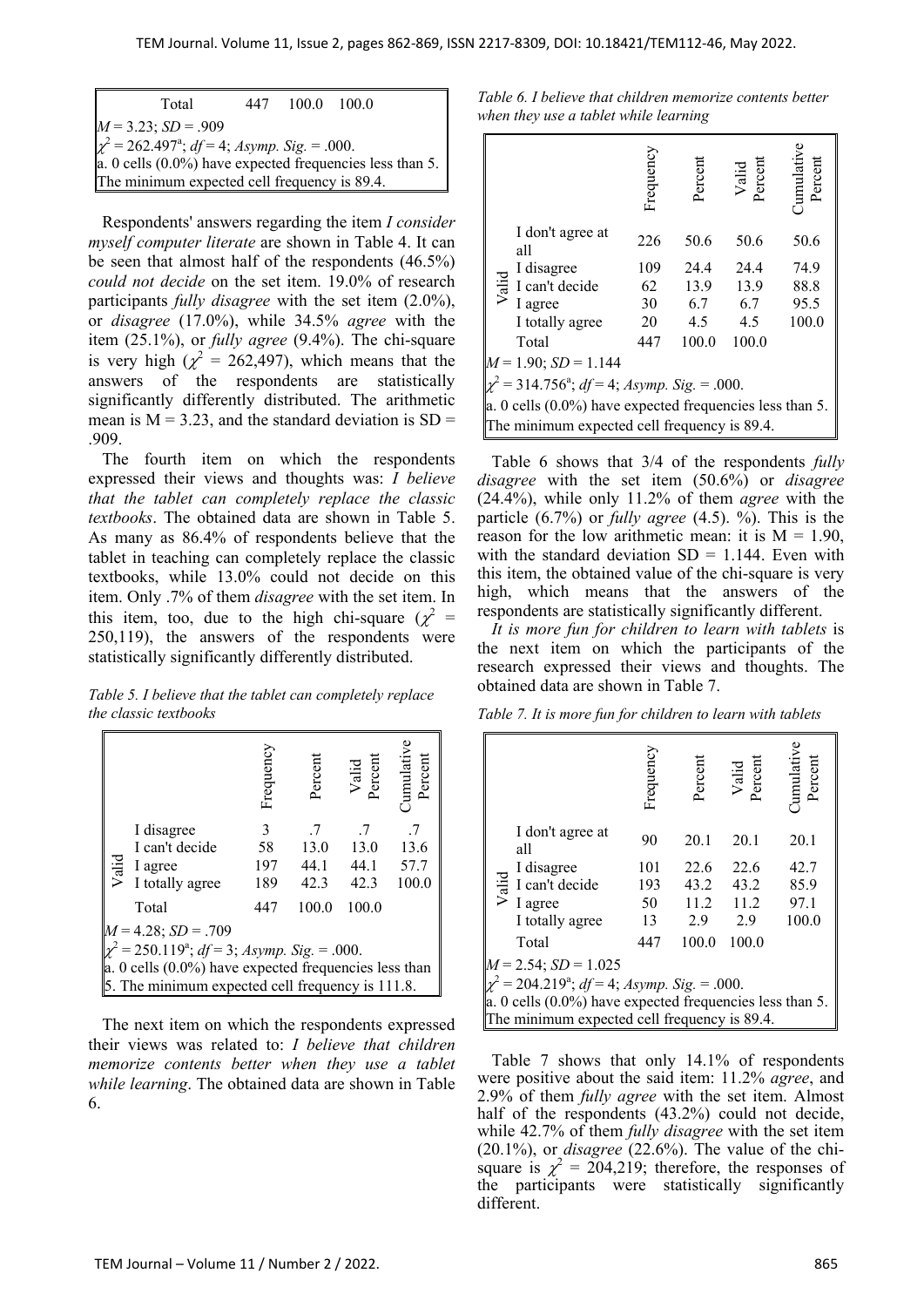Table 8 shows the results related to the item: *In the teaching process, it is easier to teach using tablets*.

|                                                            |                                              | Frequeno | Percent | Valid<br>Percent | <i><b>Cumulativ</b></i><br>Percent |  |  |  |
|------------------------------------------------------------|----------------------------------------------|----------|---------|------------------|------------------------------------|--|--|--|
|                                                            | I don't agree at<br>all                      | 10       | 2.2     | 2.2              | 2.2                                |  |  |  |
|                                                            | I disagree                                   | 38       | 8.5     | 8.5              | 10.7                               |  |  |  |
|                                                            | $\frac{1}{\sqrt{6}}$ I can't decide          | 171      | 38.3    | 38.3             | 49.0                               |  |  |  |
|                                                            | I agree                                      | 159      | 35.6    | 35.6             | 84.6                               |  |  |  |
|                                                            | I totally agree                              | 69       | 15.4    | 15.4             | 100.0                              |  |  |  |
|                                                            | Total                                        | 447      | 100.0   | 100.0            |                                    |  |  |  |
|                                                            | $M = 3.53$ ; $SD = .929$                     |          |         |                  |                                    |  |  |  |
| $\chi^2 = 233.391^a$ ; df = 4; Asymp. Sig. = .000.         |                                              |          |         |                  |                                    |  |  |  |
| $a. 0$ cells (0.0%) have expected frequencies less than 5. |                                              |          |         |                  |                                    |  |  |  |
|                                                            | The minimum expected cell frequency is 89.4. |          |         |                  |                                    |  |  |  |

*Table 8. In the teaching process, it is easier to teach using tablets* 

It can be seen (Table 8) that as many as 38.3% of respondents *could not decide* on the set item; only 10.7% of them *fully disagree* with the set item (2.2%), or *disagree* (8.5%). More than half (51.0% of them) of the research participants are of the opinion that it is easier to teach in the teaching process using tablets: 35.6% of respondents *agree* with the defined item, i.e. 15.4% of them *fully agree*.

With this item the arithmetic mean is  $M = 3.53$ , with the standard deviation  $SD = .929$ .

The obtained chi-square  $(\chi^2 = 233.391; df = 4;$ *Asymp*. Sig. = .000) indicates that the answers of the research participants were significantly differently distributed.

The next item given to the research participants to express their opinion on was: *Excessive use of tablets leads to vision problems or some other difficulties*. The data obtained with this item are shown in Table 9.

*Table 9. Excessive use of tablets leads to vision problems or some other difficulties* 

|                                                                                                                   |                                    | Frequency | Percent      | Valid<br>Percent | <b>Cumulative</b><br>Percent |  |
|-------------------------------------------------------------------------------------------------------------------|------------------------------------|-----------|--------------|------------------|------------------------------|--|
| Valid                                                                                                             | I don't agree at all<br>I disagree | 358<br>89 | 80.1<br>19.9 | 80.1<br>19.9     | 80.1<br>100.0                |  |
|                                                                                                                   | Total                              | 447       | 100.0        | 100.0            |                              |  |
| $M = 1.20$ ; $SD = .400$<br>$\chi^2$ = 161.881 <sup>a</sup> ; <i>df</i> = 1; <i>Asymp. Sig.</i> = .000.           |                                    |           |              |                  |                              |  |
| $\vert a. 0$ cells (0.0%) have expected frequencies less than 5.<br>The minimum expected cell frequency is 223.5. |                                    |           |              |                  |                              |  |
|                                                                                                                   |                                    |           |              |                  |                              |  |

The data obtained are surprising. Namely, all research participants are of the opinion that excessive use of tablets does not lead to vision problems or other difficulties; 19.9% of respondents *disagree* with the set item, while 80.1% of them *fully disagree*. This is the reason for the low value of the arithmetic mean  $M = 1.20$ .

The chi-square is  $161,881$  (df = 1, Sig = .000), which leads to the conclusion that the answers of the research participants on this item are significantly differently distributed.

The last item given to the participants of the research to express their opinion on was: *Excessive use of tablets by students causes addiction*. The data obtained with this item are shown in Table 10.

|           | Table 10. Excessive use of tablets by students causes |  |  |  |
|-----------|-------------------------------------------------------|--|--|--|
| addiction |                                                       |  |  |  |

|                                                                  |                      | Frequency | Percen | Valid<br>Percent | Percent<br>Cumulati |  |  |
|------------------------------------------------------------------|----------------------|-----------|--------|------------------|---------------------|--|--|
|                                                                  | I don't agree at all | 15        | 3.4    | 3.4              | 3.4                 |  |  |
|                                                                  | I disagree           |           | 1.6    | 1.6              | 4.9                 |  |  |
|                                                                  | I can't decide       | 80        | 17.9   | 17.9             | 22.8                |  |  |
| Valid                                                            | I agree              | 122       | 27.3   | 27.3             | 50.1                |  |  |
|                                                                  | I totally agree      | 223       | 49.9   | 49.9             | 100.0               |  |  |
|                                                                  | Total                | 447       | 100.0  | 100.0            |                     |  |  |
| $M = 4.19$ ; $SD = 1.005$                                        |                      |           |        |                  |                     |  |  |
| $\chi^2$ = 350.394 <sup>a</sup> ; $df$ = 4; Asymp. Sig. = .000.  |                      |           |        |                  |                     |  |  |
| $\vert a. 0$ cells (0.0%) have expected frequencies less than 5. |                      |           |        |                  |                     |  |  |
| The minimum expected cell frequency is 89.4.                     |                      |           |        |                  |                     |  |  |

Table 10 shows that more than 3/4 of the research participants, 77.2% of them, confirm the set item: 27.3% *agree* with the item, i.e. 49.9% *fully agree*; 17.9% of respondents *could not decide*. This is the reason for the high arithmetic mean of  $M = 4.19$ , with a standard deviation of  $SD = 1.005$ . As the value of the chi-square is very high ( $\chi^2$  = 350.394; df = 4;  $Sig = .000$ , it is concluded that the responses of the study participants are statistically significantly different, i.e. they are significantly differently distributed.

We were interested in the connection of all items, i.e. dependent variables. Therefore, we performed a calculation of Pearson correlation coefficients. The obtained coefficients are shown in Table 11.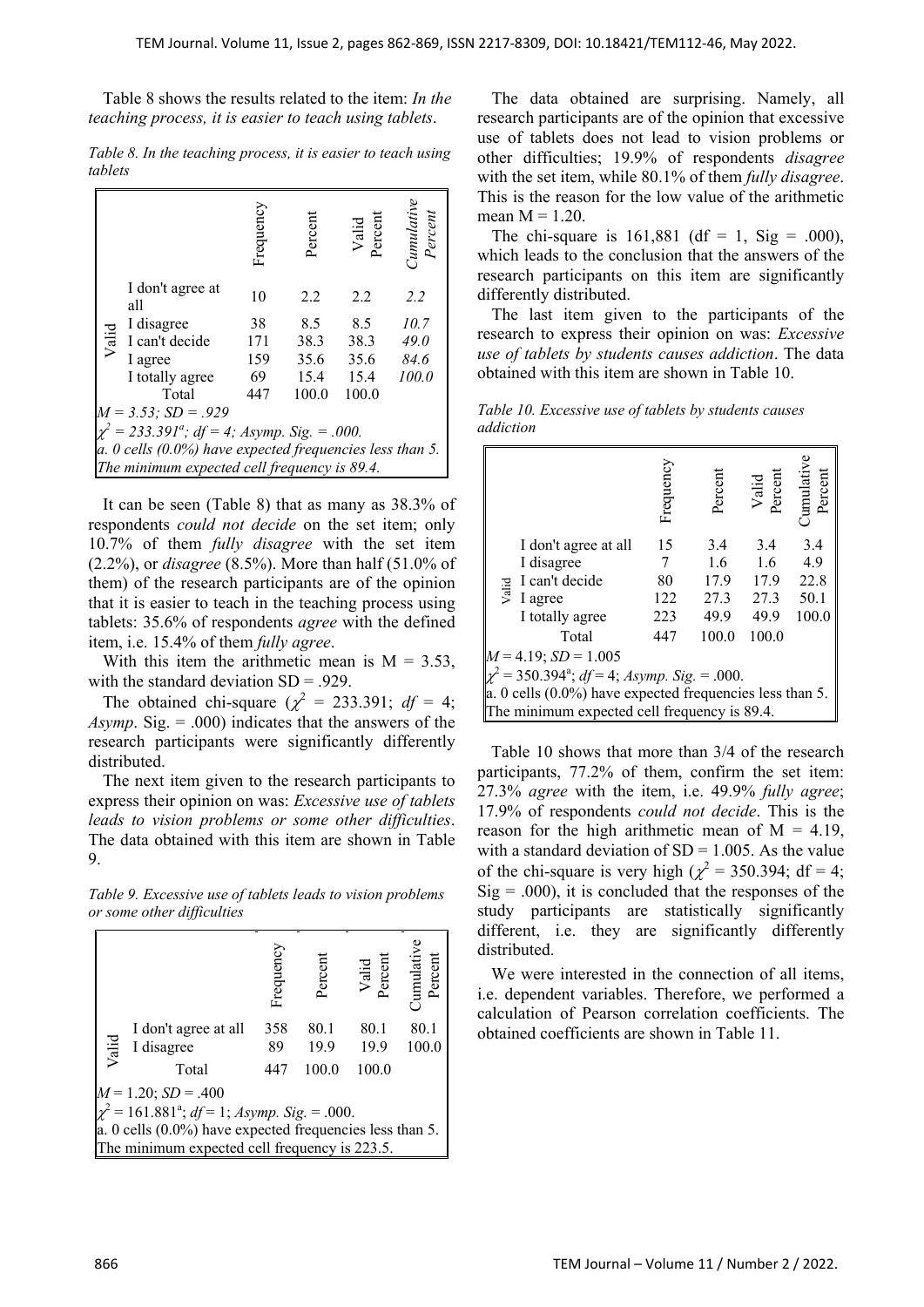| Table 11. Lower triangular correlation matrix |  |  |  |  |  |  |
|-----------------------------------------------|--|--|--|--|--|--|
|-----------------------------------------------|--|--|--|--|--|--|

| Pearson<br>Correlation                                                                                                      | 1                 | 1          | $\overline{c}$ | 3                 | 4<br>5    | 6                              | 7                                                    | 8    | 9       |
|-----------------------------------------------------------------------------------------------------------------------------|-------------------|------------|----------------|-------------------|-----------|--------------------------------|------------------------------------------------------|------|---------|
| Sig.<br>$(2-tailed)$<br>N                                                                                                   | 447               |            |                |                   |           |                                |                                                      |      |         |
| Pearson<br>Correlation                                                                                                      | $-.059$           | 1          |                |                   |           |                                |                                                      |      |         |
| Sig.<br>(2-tailed)                                                                                                          | .212              |            |                |                   |           |                                |                                                      |      |         |
| N                                                                                                                           | 447               | 447        |                |                   |           |                                |                                                      |      |         |
| Pearson<br>Correlation                                                                                                      | .004              | $.113*$    | 1              |                   |           |                                |                                                      |      |         |
| Sig.<br>(2-tailed)                                                                                                          | .929              | .017       |                |                   |           |                                |                                                      |      |         |
| N                                                                                                                           | 447               | 447        | 447            |                   |           |                                |                                                      |      |         |
| Pearson<br>Correlation                                                                                                      | $-.095"$          | $.118^*$   | $.210**$       | 1                 |           |                                |                                                      |      |         |
| Sig.<br>(2-tailed)                                                                                                          | .044              | .013       | .000           |                   |           |                                |                                                      |      |         |
| N                                                                                                                           | 447               | 447        | 447            | 447               |           |                                |                                                      |      |         |
| Pearson<br>Correlation                                                                                                      | $-.228$ $\degree$ | $.175***$  | .082           | $.175***$         | 1         |                                |                                                      |      |         |
| Sig.<br>(2-tailed)                                                                                                          | .000              | .000       | .083           | .000              |           |                                |                                                      |      |         |
| N                                                                                                                           | 447               | 447        | 447            | 447               | 447       |                                |                                                      |      |         |
| Pearson<br>Correlation                                                                                                      | $-.225***$        | $.236***$  | $.247***$      | .078              | $.418***$ | 1                              |                                                      |      |         |
| Sig.<br>(2-tailed)                                                                                                          | .000              | .000       | .000           | .099              | .000      |                                |                                                      |      |         |
| N                                                                                                                           | 447               | 447        | 447            | 447               | 447       | 447                            |                                                      |      |         |
| Pearson<br>Correlation                                                                                                      | $-.215***$        | $.310**$   | $.142**$       | $.188^{\ast\ast}$ | $.351$ ** | $.496**$                       | 1                                                    |      |         |
| Sig.<br>$(2-tailed)$                                                                                                        | .000              | .000       | .003           | .000              | .000      | .000                           |                                                      |      |         |
| N                                                                                                                           | 447               | 447        | 447            | 447               | 447       | 447                            | 447                                                  |      |         |
| Pearson<br>Correlation                                                                                                      | $-.150^{**}$      | $.174***$  | .004           | $.199**$          | $.278***$ | $.300^{**}$ .262 <sup>**</sup> |                                                      | 1    |         |
| Sig.<br>(2-tailed)                                                                                                          | .001              | .000       | .928           | .000              | .000      | .000                           | .000                                                 |      |         |
| N                                                                                                                           | 447               | 447        | 447            | 447               | 447       | 447                            | 447                                                  | 447  |         |
| Pearson<br>Correlation                                                                                                      | $.346**$          | $-.123$ ** | $-.003$        |                   |           |                                | $-0.002$ $-0.236$ * $-0.236$ * $-0.132$ * $-0.244$ * |      | 1       |
| Sig.<br>(2-tailed)                                                                                                          | .000              | .009       | .952           | .974              | .000      | .000                           | .005                                                 | .000 |         |
| N                                                                                                                           | 447               | 447        | 447            | 447               | 447       | 447                            | 447                                                  |      | 447 447 |
| *. Correlation is significant at the 0.05 level (2-tailed).<br>**. Correlation is significant at the 0.01 level (2-tailed). |                   |            |                |                   |           |                                |                                                      |      |         |

Description:

- 1. Children should not use the tablet as much in general as part of modern teaching technology.
- 2. It is good to know how to use a tablet in the teaching process.
- 3. I think I am computer literate.
- 4. I believe that a tablet can completely replace classic textbooks.
- 5. I think that children remember better by using a tablet while learning.
- 6. It is more fun for children to learn with the help of tablets.
- 7. It is easier to teach in the teaching process by using tablets.
- 8. Excessive use of tablets leads to vision problems or other difficulties.
- 9. Excessive use of tablets by students creates addiction.

The analysis of Table 11 shows that the three correlation coefficients are significant at the .05 level and one of them is negatively directed. At the significance level of .01, there are 26 correlation coefficients and nine of them are negatively directed. The other seven correlation coefficients are not statistically significant.

### **3. Conclusion**

It is still impossible to make judgments about students' educational achievements, but the use of tablets in everyday educational work has contributed to the automation of (boring and monotonous) content, such as multiplication tables. Although it is too early to talk about student achievements, it can be said that they are certainly excellent, which depends, of course, on the work of teachers, but the work is simpler, faster, more interesting for children. Teachers believe that students adopt contents faster than students of previous generations, so there is time for more creative activities, such as making their own assignments, making movies on a tablet, and etc.

Nowadays, technology is ubiquitous and an indispensable part of our lives (both for adults and students) and we use it every day for fun but also to communicate with others, even in the workplace to make it easier to solve tasks that we once wrote (worked) manually, making our work much easier. In addition to the positive implications of the use of electronic devices in teaching (especially tablets), we should consider the situation when literally in a very short time during the COVID-19 pandemic students switched to online teaching, using tablets as the main devices that allowed them to follow and actively participate in learning. However, the excessive use of technology leaves behind certain consequences. State that among children aged 6 to 12 [19], the use of electronic devices during pandemics was excessive in 76% of respondents. Excessive use of tablets and other electronic devices can result in many disorders such as mental disorders [20], depression, self-harm, low self-esteem in girls who overuse digital media [21], [22], [23], sleep problems [24], [25], [26].

A study [27], [28] conducted on a sample of 313 children obtained data indicating that more than half of the respondents (67.5%) were exposed to one of the electronic devices on a daily basis and this especially during meals or going to bed.

Special attention, especially in the EU member states, is paid to digital literacy at all levels. Digital literacy is very important. That is why the application of modern educational technology has been started since the child's early development and education. For this reason, tablets have been experimentally introduced in some elementary schools. The contents of the subjects should be interestingly presented to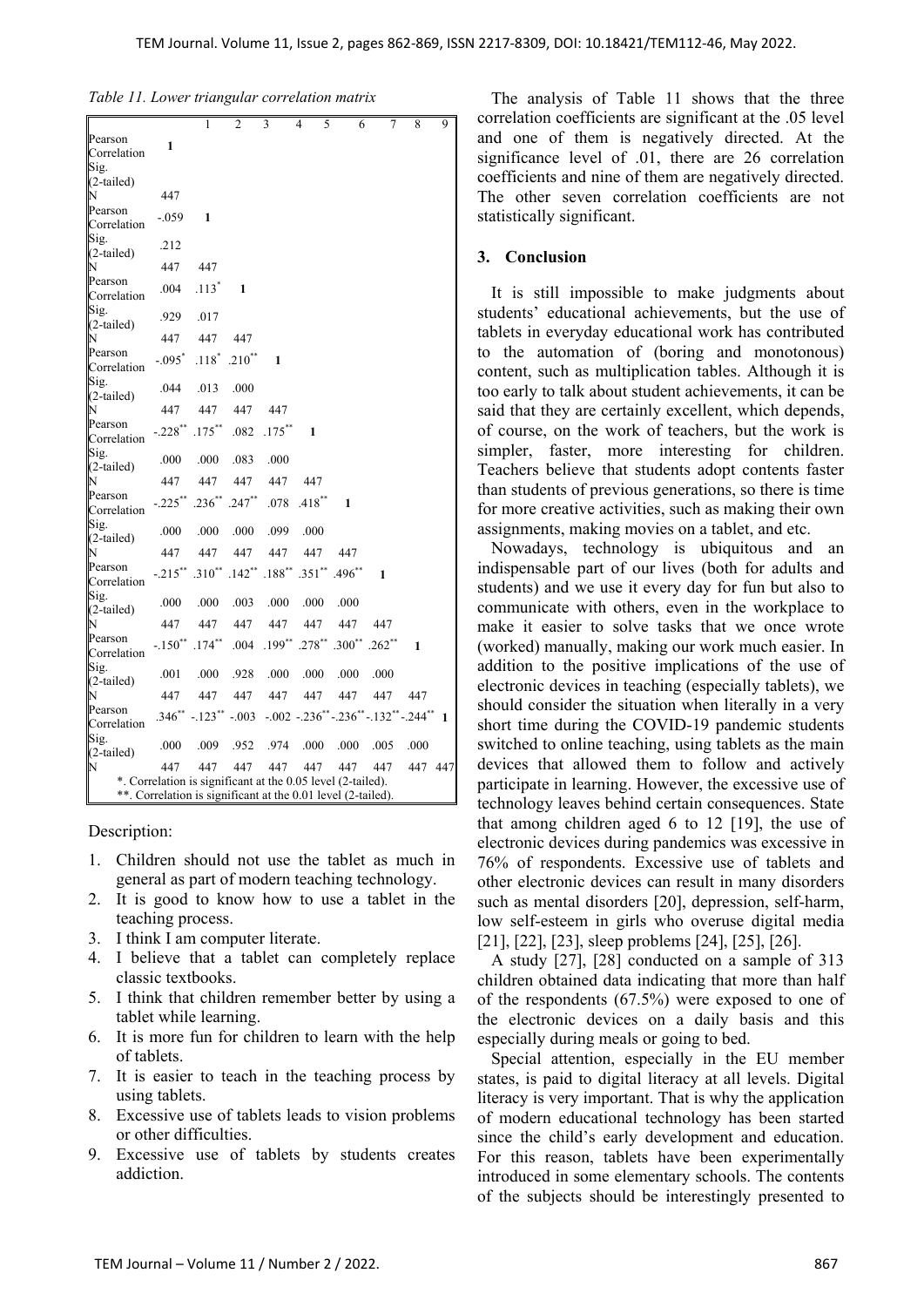the students in order to increase the motivation for further learning. It is the teacher who determines the choice of teaching means and aids, based on his own will and choice of content, which the school provides and which he can procure outside the educational institution.

There is a lot of free software that can be opened quickly and easily by simply clicking on the desired website. By using them, it is possible to process and repeat the teaching content that students will follow and learn through play. Every innovative and educational content is welcome to teachers and students, because then everyone can enjoy the teaching process together. As an example, we mention the Edutorij [16], a place that serves to store, publish, share, evaluate and retrieve digital educational materials, with the ability to search by author, title of material, collection, level of education and grade. Furthermore, there are many platforms for distance learning and teaching that are intended for educators, i.e. teachers, professional development services in schools and principals, but also students and all other interested parties. One of them is the Loomen, through which it is possible to participate in education in the virtual classrooms of the School for Life [15].

We analyzed the attitudes and reflections of teachers and parents of children from classes in which the tablet was used in the daily educational process and those who did not use it i.e., those who are more inclined to the traditional form of teaching. Teachers who have used the tablet in teaching are very satisfied with the effect of teaching, emphasizing that their students are delighted with such innovative teaching. Teachers who used the traditional form of teaching said that the use of tablets in teaching is desirable to some extent and that they would accept working with tablets. It is certainly important that students keep up with technology, but do not forget to play and socialize with other children, to engage in free and extracurricular activities in which they can freely express themselves and discover some of their hidden talents.

Parents of children who used the tablet daily during the teaching process are very satisfied with the innovative approach in teaching and would like their children to continue their education (secondary education) with the use of modern educational technologies and procedures. At the same time, the parents of children who attended classes organized in the traditional way, i.e. without tablets, believe that their children are not and will not be technologically deprived, and when enrolling children in school, did not think about financial unprofitability.

#### **References**

- [1]. Kadum, S., Ružić-Baf, M., Farkaš, A. (2021). Online teaching and evaluation in primary education. *EDULEARN21 Proceedings,* 10500-10506. Retrieved from: https://library.iated.org/view/KADUM2021ONL [accessed: 05 May 2022].
- [2]. Batdi, V. (2017). Smart board and academic achievement in terms of the process of integrating technology into instruction: A study on the McA. *Croatian journal of education*, *19*(3), 763-801. https://doi.org/10.15516/cje.v19i3.2542.
- [3]. Portner Pavličević, J., & Pavičić, T. (2014). Stav učitelja o korištenju novih tehnologija u odgojnoobrazovnom sustavu–rezultati istraživanja. Varaždin: osnovna škola Varaždin. Retrieved from: https://radovi2014.cuc.carnet.hr/modules/request.php? module=oc\_proceedings&action=view.php&a=Accep t&id=34&type=2&fbclid=IwAR2NzLMCmVRaYt62 wxWX5eeVBXuCBp\_Ipta5LSLOgqv1fS82y1DRdU GxMW0>. [accessed: 23 January 2022].
- [4]. Graberec, A. (2018). Primjena Cuisenaire Štapića Na Modelima Množenja i Dijeljenja. *Poučak: časopis za metodiku i nastavu matematike*, *19*(76), 42-51.
- [5]. Tot, D. (2010). Učeničke kompetencije i suvremena nastava. *Odgojne znanosti*, *12*(1 (19)), 65-78.
- [6]. Mlinarević, I., Stanić, I., & Zadravec, T. (2015). Primjena informacijske i komunikacijske tehnologije u odgojno-obrazovnom sustavu kao polazište nastavi usmjerenoj na učenika u osnovnim i srednjim školama. *Glasnik društva knjižničarstva Slavonije i Baranje*, *19*(1-2), 47-60.
- [7]. Tot, D. (2010). Učeničke kompetencije i suvremena nastava. *Odgojne znanosti*, *12*(1 (19)), 65-78.
- [8]. Predstavništvo Europske komisije u Hrvatskoj*. Digitalna pismenost* (2019). Retrieved from: http://www.cut.hr/novosti/803/digitalna-pismenost. [accessed: 12 March 2022].
- [9]. Ministarstvo Znanosti i Obrazovanja. (2020). Odluka o donošenju kurikuluma za nastavni predmet Informatike za osnovne škole i gimnazije u Republici Hrvatskoj. Retreived from: https://narodnenovine.nn.hr/clanci/sluzbeni/2018\_03\_22\_436.html. [accessed: 09 March 2022].
- [10]. Peria, L. (2013). Il tablet, in particolare l'iPad, nei contesti didattico-educativi della scuola primaria: a literature review. *Atti del convegno DIDAMATICA 2013-Tecnologie e Metodi per la Didattica del Futuro*, 413-422.
- [11]. Smiljčić, I., Livaja, I., & Acalin, J. (2017). Ict in Education. *Zbornik radova Veleučilišta u Šibeniku*, (3-4/2017), 157-170.
- [12]. Ružić-Baf, M. (2020). *Pametno s pametnim telefonom. Informacijske i komunikacijske tehnologije u odgoju i obrazovanju*. Pula: Sveučilište Jurja Dobrile. Retrieved from: https://www.bib.irb.hr/1073143 [accessed: 02 March 2022].
- [13]. Ricoy, M. C., Sánchez-Martínez, C., & Feliz-Murias, T. (2018). A tablet in school and family context. *Croatian Journal of Education: Hrvatski časopis za odgoj i obrazovanje*, *20*(4), 1353-1379.